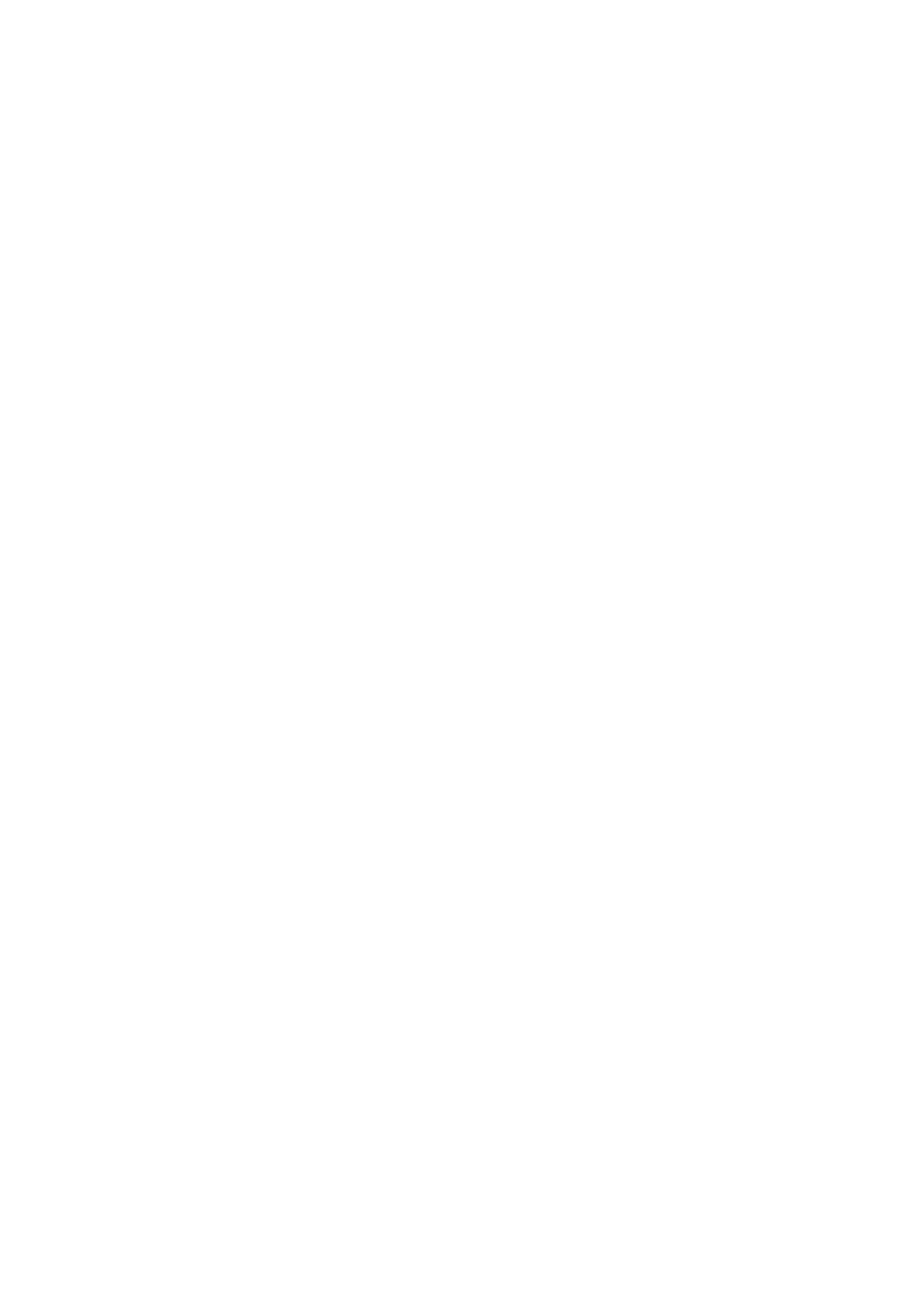<span id="page-2-0"></span>

# **Environment Protection Amendment Regulation 2010 (No 1)**

**Subordinate Law SL2010-31** 

made under the

**Environment Protection Act 1997** 

|   | <b>Name of regulation</b>                                                                                                                                                                                      |
|---|----------------------------------------------------------------------------------------------------------------------------------------------------------------------------------------------------------------|
|   | This regulation is the <i>Environment Protection Amendment</i><br>Regulation 2010 (No 1).                                                                                                                      |
|   | <b>Commencement</b>                                                                                                                                                                                            |
|   | This regulation commences on the day after its notification day.<br>The naming and commencement provisions automatically commence on<br><b>Note</b><br>the notification day (see Legislation Act, $s$ 75 (1)). |
| 3 | <b>Legislation amended</b>                                                                                                                                                                                     |
|   | This regulation amends the <i>Environment Protection Act 1997</i> .                                                                                                                                            |
|   | <b>Note</b><br>The <i>Environment Protection Act 1997</i> , s 166 (8) allows the Act, sch 1 to<br>be amended by regulation.                                                                                    |

J2010-386

Authorised by the ACT Parliamentary Counsel—also accessible at www.legislation.act.gov.au